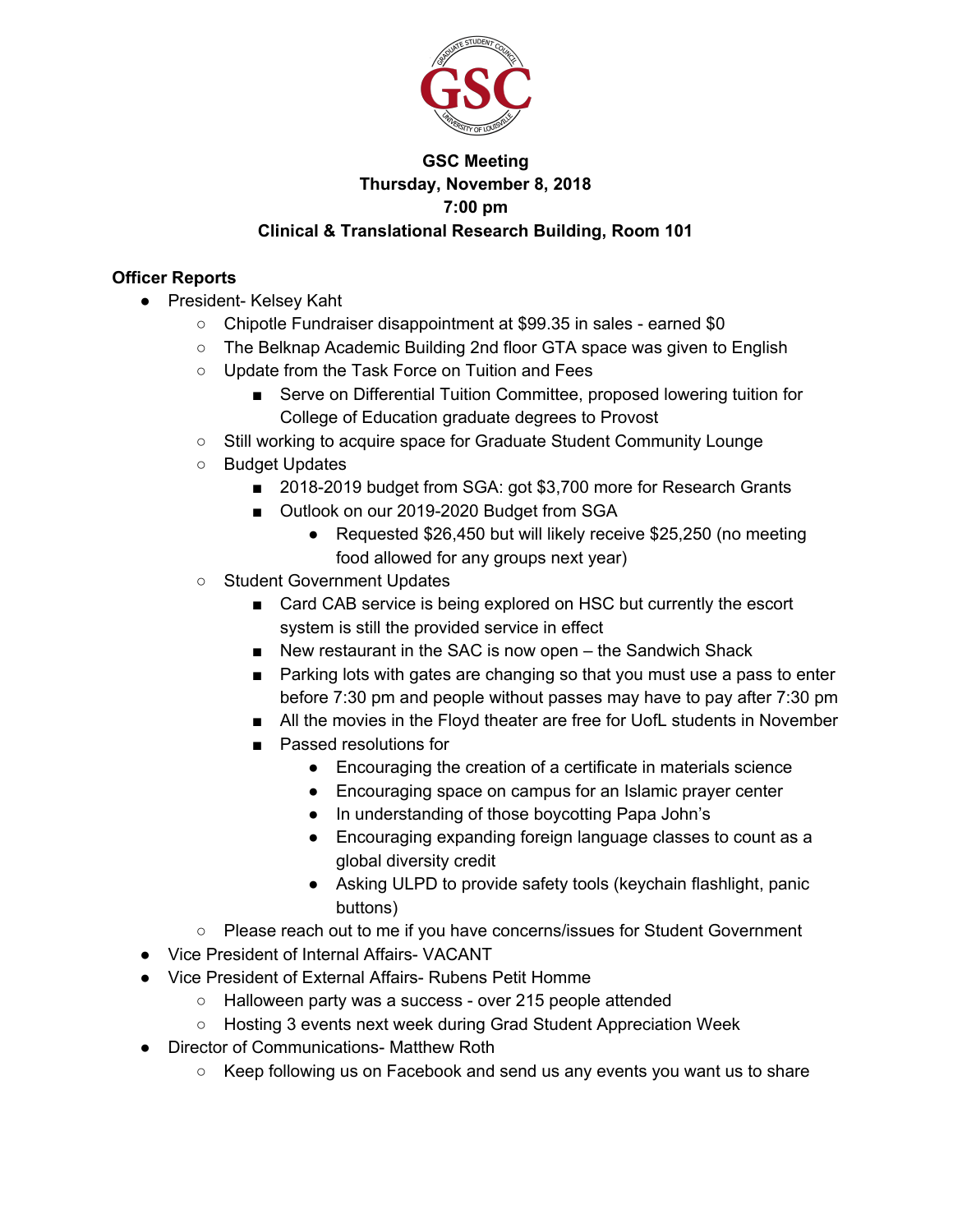

- Director of Finance- Fadoua Khmaissia
	- All Fall travel grants are working to get dispersed to UBM of each department
- Director of Travel- Drew Skidmore
	- Sent first batch of delinquent emails
	- Will open Spring travel application on November 26 at noon

#### **New Business**

- Approval of Minutes from the Meeting on October 11, 2018
	- Motion approved unanimously
- Nomination and Election of Vice President of Internal Affairs
	- Luis Cardona nominated and elected unanimously
- Discussion about Research Conference Keynote Speaker
	- Cannot afford a "recognizable" keynote
	- Could consider a less-known speaker or a panel/workshop
	- Majority prefers a panel/workshop
- Formation of Research Conference Planning Committee
	- Committee formed and will meet in January
	- Anyone else interested in joining this committee should reach out to Kelsey
- Discussion and Vote on GSC Constitution Changes
	- Discussion about language in the Research Grant article B about the maximum being no less than \$500
	- Will reword and discuss at January GSC meeting
	- Motion approved unanimously to pass along the constitution to the Supreme Court for review
- Discussion and Vote on GSC By-Laws
	- Motion approved unanimously to pass along the by-laws to the Supreme Court for review
- Approval of Today's Attendance
	- Departments without a representative: Anthropology; Chemistry; Criminal Justice; Fine Arts; Pan-African Studies; Urban & Public Affairs; Early Childhood & Elementary Education; Educational Leadership, Evaluation, & Organizational Leadership; Epidemiology & Population Health.
	- Motion approved unanimously

#### **Announcements**

- Grad Student Appreciation Week is happening Nov 12-16. Our GSC events are below and the rest of the calendar can be found at: [http://louisville.edu/graduate/current-stud](http://louisville.edu/graduate/current-students/graduate-student-recognition/graduate-student-appreciation-week) [ents/graduate-student-recognition/graduate-student-appreciation-week](http://louisville.edu/graduate/current-students/graduate-student-recognition/graduate-student-appreciation-week)
	- Monday, Nov 12 from 9:30-10:30 am, Shumaker Research Building Room 139
		- Free breakfast/coffee on Belknap along with giveaways of UL football tickets, first-come, first-serve